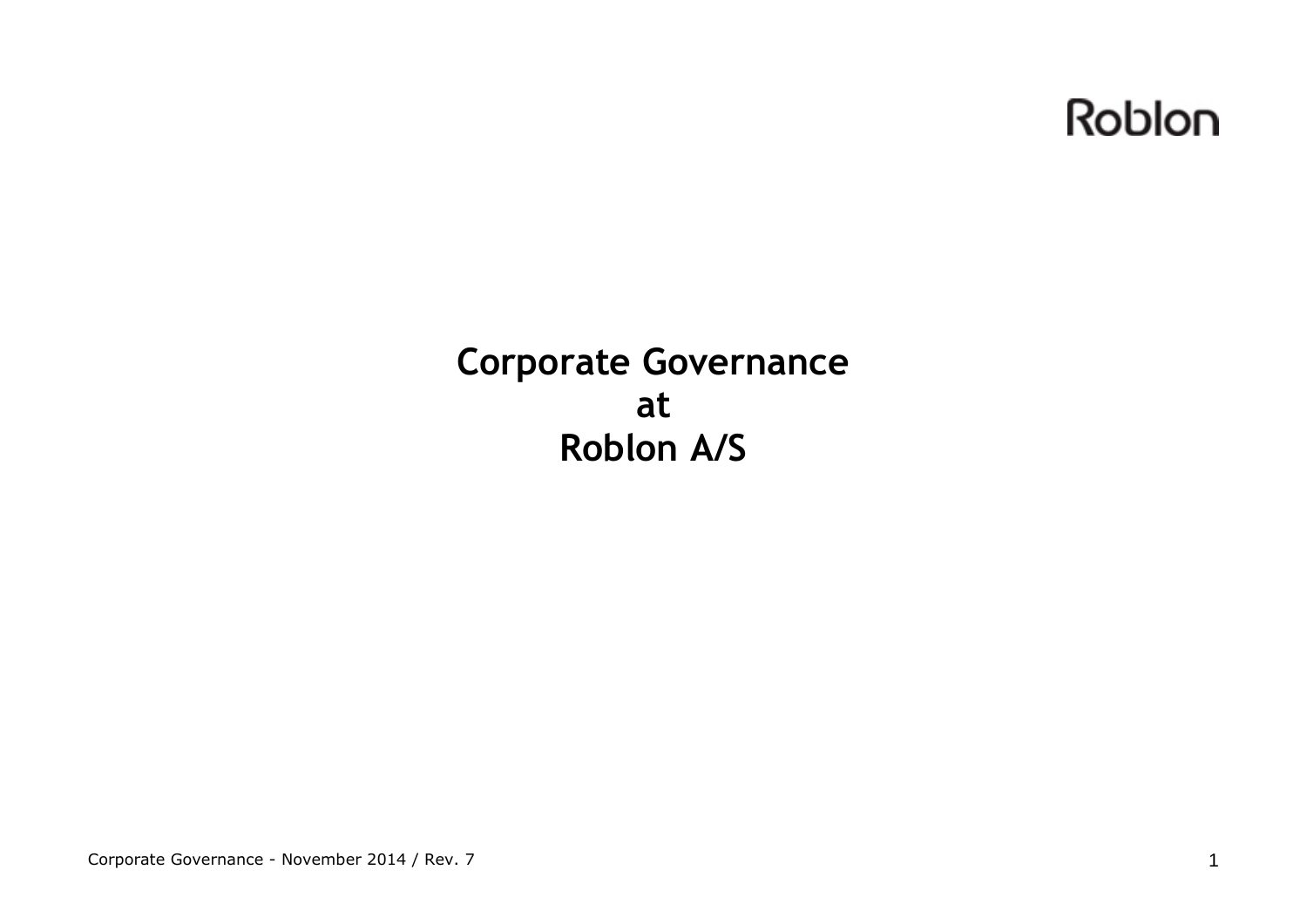The report concerns the financial year **01.11.2014 – 31.10.2015**

| <b>Recommendation</b>                                                                                                                                                                                                                                                                                                                                             | <b>The</b><br>company<br>complies | <b>The</b><br>company<br>complies<br>partially | <b>The</b><br>company<br>does not<br>comply | The explanation for complying<br>partially/not complying with the<br>recommendation |  |  |
|-------------------------------------------------------------------------------------------------------------------------------------------------------------------------------------------------------------------------------------------------------------------------------------------------------------------------------------------------------------------|-----------------------------------|------------------------------------------------|---------------------------------------------|-------------------------------------------------------------------------------------|--|--|
| 1. Communication and interaction by the company with its investors and other stakeholders                                                                                                                                                                                                                                                                         |                                   |                                                |                                             |                                                                                     |  |  |
| 1.1. Dialogue between company, shareholders and other stakeholders                                                                                                                                                                                                                                                                                                |                                   |                                                |                                             |                                                                                     |  |  |
| 1.1.1. The Committee recommends that the board of directors ensure ongoing<br>dialogue between the company and its shareholders in order for the shareholders<br>to gain relevant insight into the company's potential and policies, and in order for<br>the board of directors to be aware of the shareholders' views, interests and<br>opinions on the company. | $\mathsf{X}$                      |                                                |                                             |                                                                                     |  |  |
| 1.1.2. The Committee recommends that the board of directors adopt policies on<br>the company's relationship with its stakeholders, including shareholders and other<br>investors, and that the board ensures that the interests of the shareholders are<br>respected in accordance with company policies.                                                         | X                                 |                                                |                                             |                                                                                     |  |  |
| 1.1.3. The Committee recommends that the company publish quarterly reports                                                                                                                                                                                                                                                                                        | X                                 |                                                |                                             |                                                                                     |  |  |
| 1.2. General meeting                                                                                                                                                                                                                                                                                                                                              |                                   |                                                |                                             |                                                                                     |  |  |
| 1.2.1. The Committee recommends that when organizing the company's general<br>meeting, the board of directors plans the meeting to support active ownership.                                                                                                                                                                                                      | X                                 |                                                |                                             |                                                                                     |  |  |
| 1.2.2. The Committee recommends that proxies granted for the general meeting<br>allow shareholders to consider each individual item on the agenda.                                                                                                                                                                                                                | X                                 |                                                |                                             |                                                                                     |  |  |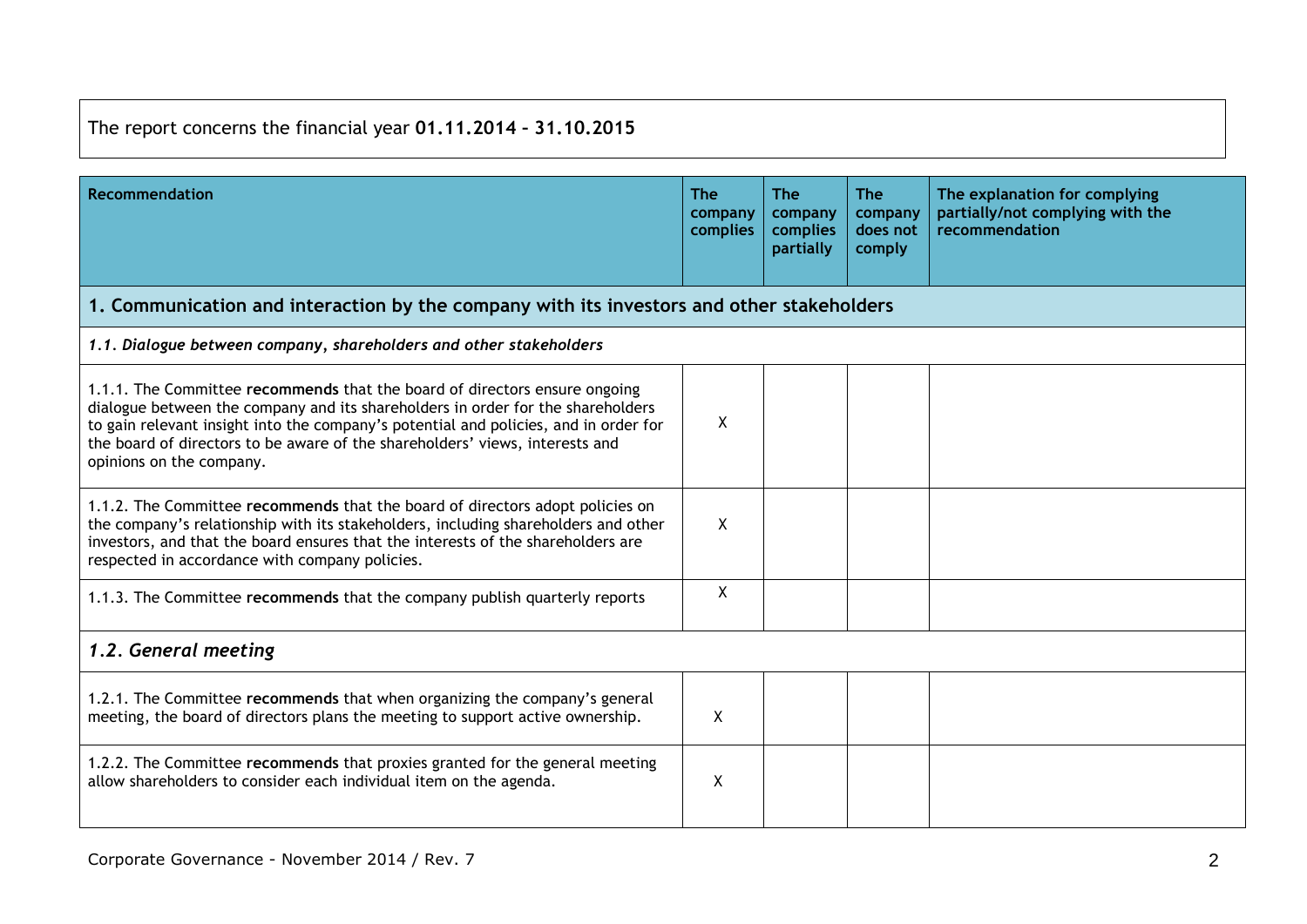| Recommendation                                                                                                                                                                                                                                                                                                                                                                                                                                                                                              | <b>The</b><br>company<br>complies | <b>The</b><br>company<br>complies<br>partially | <b>The</b><br>company<br>does not<br>comply | The explanation for complying<br>partially/not complying with the<br>recommendation |
|-------------------------------------------------------------------------------------------------------------------------------------------------------------------------------------------------------------------------------------------------------------------------------------------------------------------------------------------------------------------------------------------------------------------------------------------------------------------------------------------------------------|-----------------------------------|------------------------------------------------|---------------------------------------------|-------------------------------------------------------------------------------------|
| 1.3. Takeover bids                                                                                                                                                                                                                                                                                                                                                                                                                                                                                          |                                   |                                                |                                             |                                                                                     |
| 1.3.1. The Committee recommends that the company set up contingency<br>procedures in the event of takeover bids from the time that the board of directors<br>has reason to believe that a takeover bid will be made. According to such<br>contingency procedures, the board of directors should not without the acceptance<br>of the general meeting, attempt to counter the takeover bid by making decisions<br>which in reality prevent the shareholders from deciding on the takeover bid<br>themselves. | X                                 |                                                |                                             |                                                                                     |
| 2. Tasks and responsibilities of the board of directors                                                                                                                                                                                                                                                                                                                                                                                                                                                     |                                   |                                                |                                             |                                                                                     |
| 2.1. Overall tasks and responsibilities                                                                                                                                                                                                                                                                                                                                                                                                                                                                     |                                   |                                                |                                             |                                                                                     |
| 2.1.1. The Committee recommends that at least once a year the board of directors<br>take a position on the matters related to the board's performance of its<br>responsibilities.                                                                                                                                                                                                                                                                                                                           | χ                                 |                                                |                                             |                                                                                     |
| 2.1.2. The Committee recommends that at least once a year the board of directors<br>take a position on the overall strategy of the company with a view to ensuring<br>value creation in the company.                                                                                                                                                                                                                                                                                                        | X                                 |                                                |                                             |                                                                                     |
| 2.1.3. The Committee recommends that the board of directors ensure that the<br>company has a capital and share structure ensuring that the strategy and longterm<br>value creation of the company are in the best interest of the shareholders and the<br>company, and that the board of directors presents this in the management<br>commentary on the company's annual report and/or on the company's website.                                                                                            | X                                 |                                                |                                             |                                                                                     |
| 2.1.4. The Committee recommends that the board of directors annually review<br>and approve guidelines for the executive board; this includes establishing<br>requirements for the executive board on timely, accurate and adequate reporting<br>to the board of directors.                                                                                                                                                                                                                                  | X                                 |                                                |                                             |                                                                                     |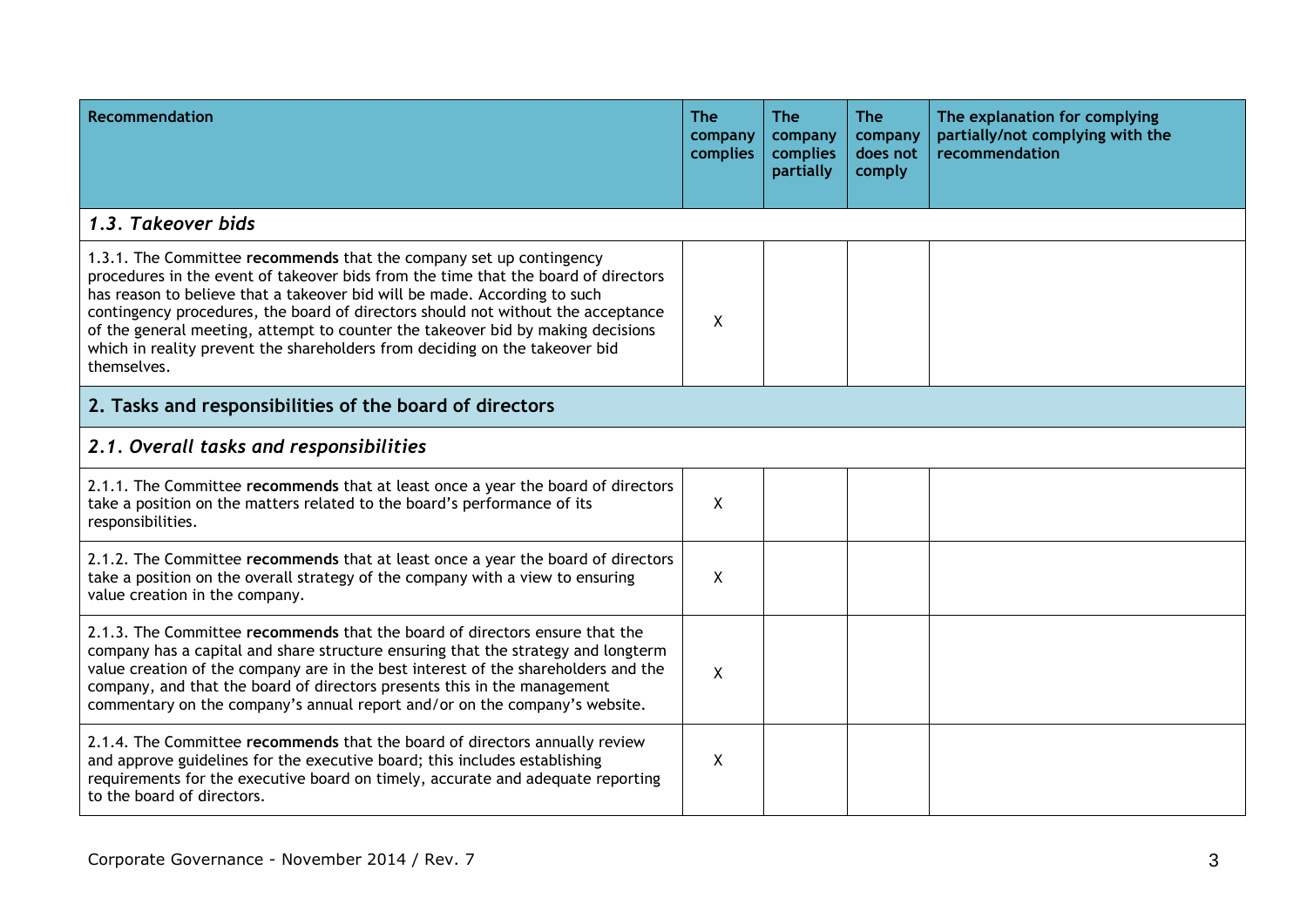| <b>Recommendation</b>                                                                                                                                                                                                                                                                                                                                                                                                                                                                                                                                                                               | <b>The</b><br>company<br>complies | <b>The</b><br>company<br>complies<br>partially | <b>The</b><br>company<br>does not<br>comply | The explanation for complying<br>partially/not complying with the<br>recommendation                                                                                                        |
|-----------------------------------------------------------------------------------------------------------------------------------------------------------------------------------------------------------------------------------------------------------------------------------------------------------------------------------------------------------------------------------------------------------------------------------------------------------------------------------------------------------------------------------------------------------------------------------------------------|-----------------------------------|------------------------------------------------|---------------------------------------------|--------------------------------------------------------------------------------------------------------------------------------------------------------------------------------------------|
| 2.1.5. The Committee recommends that at least once a year the board of directors<br>discuss the composition of the executive board, as well as developments, risks and<br>succession plans.                                                                                                                                                                                                                                                                                                                                                                                                         | X                                 |                                                |                                             |                                                                                                                                                                                            |
| 2.1.6. The Committee recommends that once a year the board of directors discuss<br>the company's activities to ensure relevant diversity at management levels,<br>including setting specific goals and accounting for its objectives and progress made<br>in achieving the objectives in the management commentary on the company's<br>annual report and/or on the website of the company.                                                                                                                                                                                                          | X                                 |                                                |                                             |                                                                                                                                                                                            |
| 2.2. Corporate social responsibility                                                                                                                                                                                                                                                                                                                                                                                                                                                                                                                                                                |                                   |                                                |                                             |                                                                                                                                                                                            |
| 2.2.1. The Committee recommends that the board of directors adopt policies on<br>corporate social responsibility.                                                                                                                                                                                                                                                                                                                                                                                                                                                                                   |                                   |                                                | $\mathsf{X}$                                | Roblon observes the laws and regulations<br>in the countries, in which we operate. At<br>present, the Board does not have any<br>formal policy for the corporate social<br>responsibility. |
| 2.3. Chairman and vice-chairman of the board of directors                                                                                                                                                                                                                                                                                                                                                                                                                                                                                                                                           |                                   |                                                |                                             |                                                                                                                                                                                            |
| 2.3.1. The Committee recommends appointing a vice-chairman of the board of<br>directors who will assume the responsibilities of the chairman in the event of the<br>chairman's absence, and who will also act as effective sparring partner for the<br>chairman.                                                                                                                                                                                                                                                                                                                                    | X                                 |                                                |                                             |                                                                                                                                                                                            |
| 2.3.2. The Committee recommends ensuring that, if the board of directors, in<br>exceptional cases, asks the chairman of the board of directors to perform special<br>operating activities for the company, including briefly participating in the day-to-<br>day management, a board resolution to that effect be passed to ensure that the<br>board of directors maintains its independent, overall management and control<br>function. Resolutions on the chairman's participation in day-to-day management<br>and the expected duration hereof should be published in a company<br>announcement. | X                                 |                                                |                                             |                                                                                                                                                                                            |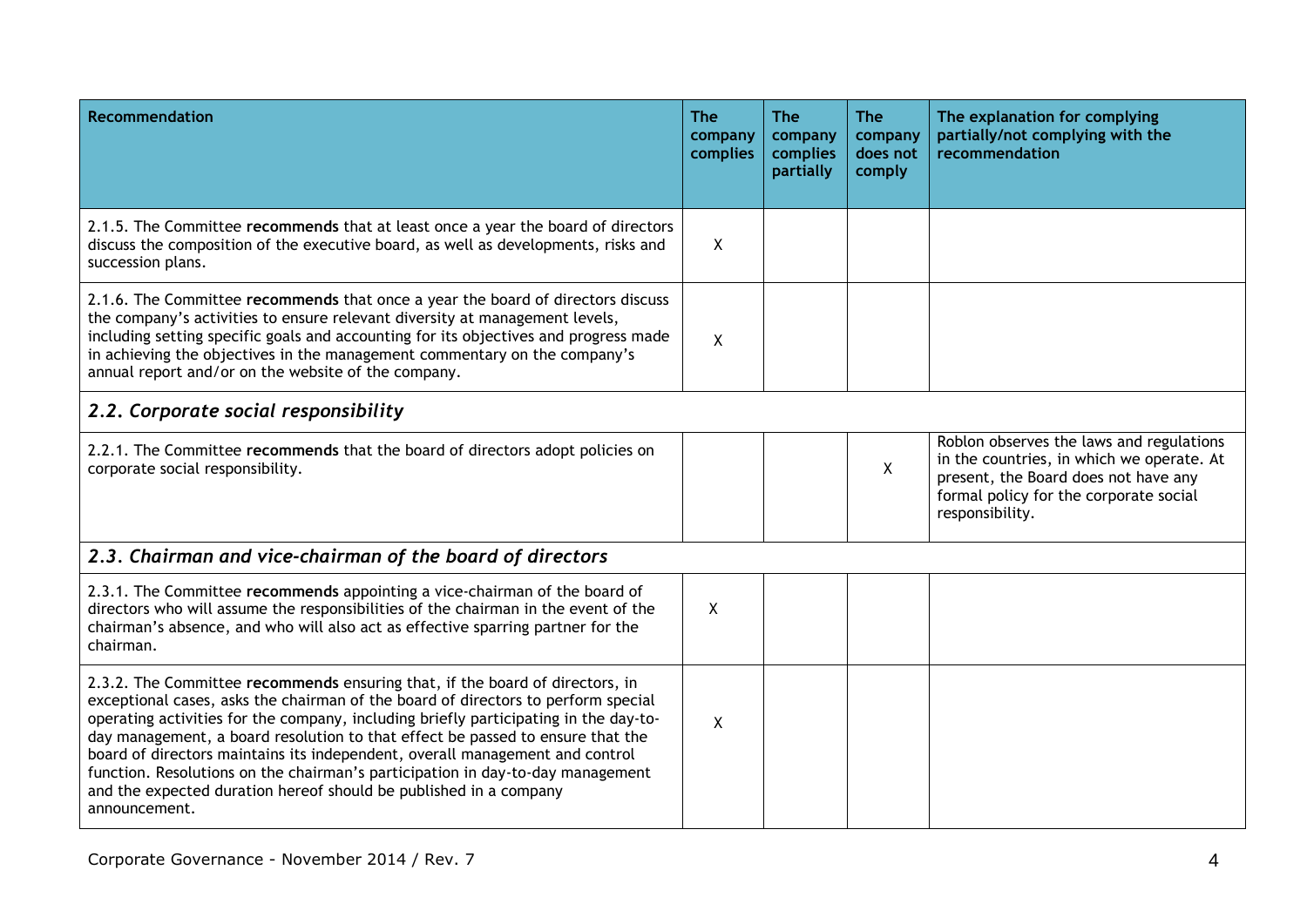| <b>Recommendation</b>                                                                                                                                                                                                                                                                                                                                                                                                                                                                                                                                                                                 | <b>The</b><br>company<br>complies | <b>The</b><br>company<br>complies<br>partially | <b>The</b><br>company<br>does not<br>comply | The explanation for complying<br>partially/not complying with the<br>recommendation |
|-------------------------------------------------------------------------------------------------------------------------------------------------------------------------------------------------------------------------------------------------------------------------------------------------------------------------------------------------------------------------------------------------------------------------------------------------------------------------------------------------------------------------------------------------------------------------------------------------------|-----------------------------------|------------------------------------------------|---------------------------------------------|-------------------------------------------------------------------------------------|
| 3. Composition and organization of the board of directors                                                                                                                                                                                                                                                                                                                                                                                                                                                                                                                                             |                                   |                                                |                                             |                                                                                     |
| 3.1. Composition                                                                                                                                                                                                                                                                                                                                                                                                                                                                                                                                                                                      |                                   |                                                |                                             |                                                                                     |
| 3.1.1. The Committee recommends that the board of directors annually accounts<br>for<br>• the skills it must have to best perform its tasks,<br>the composition of the board of directors, and<br>• the special skills of each member.                                                                                                                                                                                                                                                                                                                                                                | Χ                                 |                                                |                                             |                                                                                     |
| 3.1.2. The Committee recommends that the selection and nomination of<br>candidates for the board of directors be carried out through a thoroughly<br>transparent process approved by the overall board of directors. When assessing its<br>composition and nominating new candidates, the board of directors must take into<br>consideration the need for integration of new talent and diversity in relation to<br>age, international experience and gender.                                                                                                                                         | X                                 |                                                |                                             |                                                                                     |
| 3.1.3. The Committee recommends that a description of the nominated<br>candidates' qualifications, including information about the candidates'<br>• other executive functions, e.g. memberships in executive boards, boards of<br>directors, and supervisory boards, including board committees in foreign<br>enterprises, be accompanied by the notice convening the general meeting when<br>election of members to the board of directors is on the agenda.<br>demanding organizational tasks, and information<br>about whether candidates to the board of directors are considered<br>independent. | X                                 |                                                |                                             |                                                                                     |
| 3.1.4. The Committee recommends that the company's articles of association<br>stipulate a retirement age for members of the board of directors.                                                                                                                                                                                                                                                                                                                                                                                                                                                       |                                   |                                                | X                                           | Roblon has not determined any age limit<br>for the board members.                   |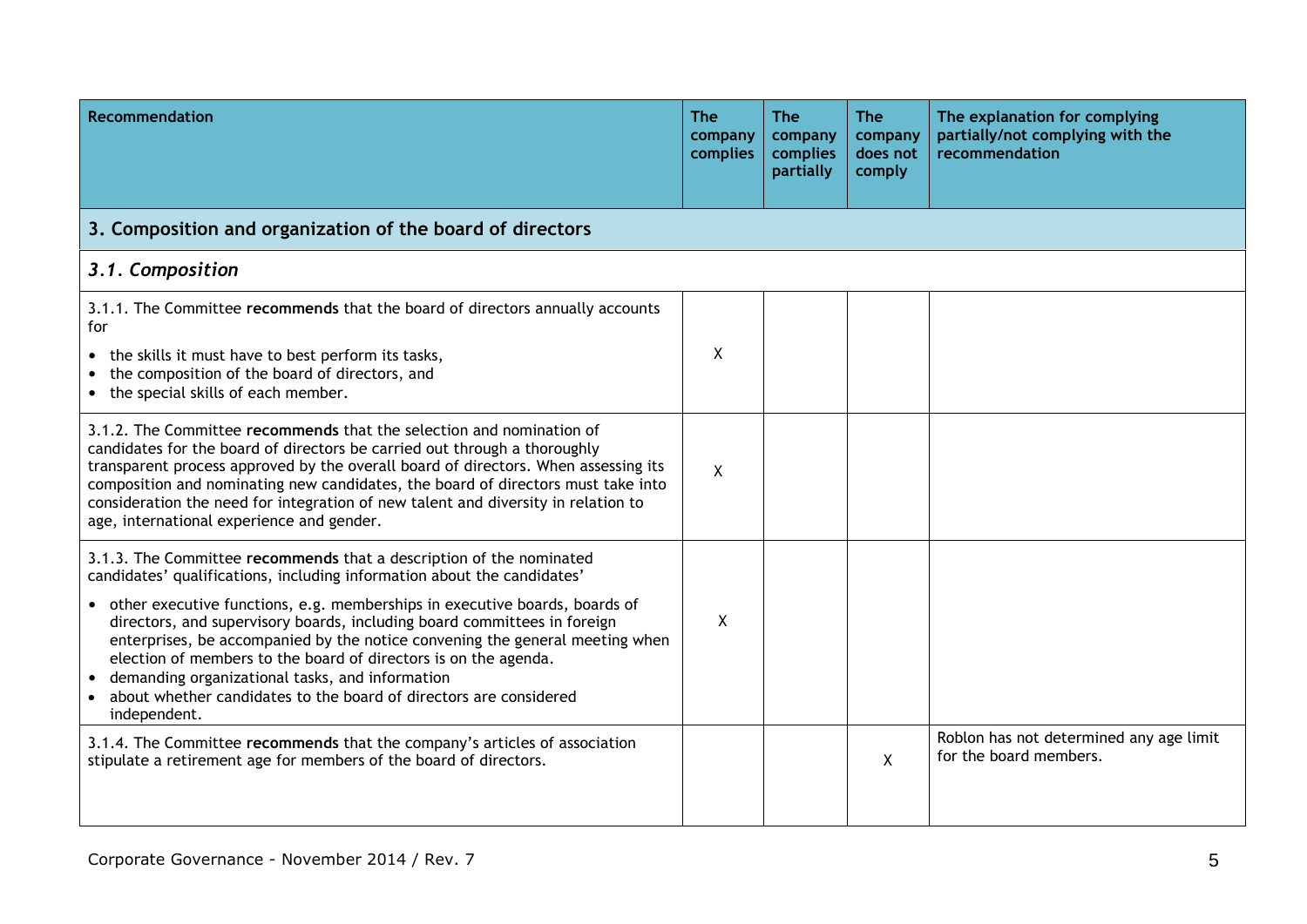| Recommendation                                                                                                                                                                                                                                                                                                                                                                                    | <b>The</b><br>company<br>complies | <b>The</b><br>company<br>complies<br>partially | <b>The</b><br>company<br>does not<br>comply | The explanation for complying<br>partially/not complying with the<br>recommendation |
|---------------------------------------------------------------------------------------------------------------------------------------------------------------------------------------------------------------------------------------------------------------------------------------------------------------------------------------------------------------------------------------------------|-----------------------------------|------------------------------------------------|---------------------------------------------|-------------------------------------------------------------------------------------|
| 3.1.5. The Committee recommends that members of the board of directors<br>elected by the general meeting be up for election every year at the annual general<br>meeting.                                                                                                                                                                                                                          | X                                 |                                                |                                             |                                                                                     |
| 3.2. Independence of the board of directors                                                                                                                                                                                                                                                                                                                                                       |                                   |                                                |                                             |                                                                                     |
| 3.2.1. The Committee recommends that at least half of the members of the board<br>of directors elected by the general meeting be independent persons, in order for<br>the board of directors to be able to act independently of special interests. To be<br>considered independent, this person may not:                                                                                          |                                   |                                                |                                             |                                                                                     |
| • be or within the past five years have been member of the executive board, or<br>senior staff member in the company, a subsidiary undertaking or an associate,<br>• within the past five years, have received larger emoluments from the<br>company/group,<br>• a subsidiary undertaking or an associate in another capacity than as member of                                                   | X                                 |                                                |                                             |                                                                                     |
| the board of directors,<br>• represent the interests of a controlling shareholder,<br>• within the past year, have had significant business relations (e.g. personal or<br>indirectly as partner or employee, shareholder, customer, supplier or member<br>of the executive management in companies with corresponding connection)<br>with the company, a subsidiary undertaking or an associate. |                                   |                                                |                                             |                                                                                     |
| be or within the past three years have been employed or partner at the external<br>auditor,<br>• have been chief executive in a company holding cross-memberships with the<br>company,<br>have been member of the board of directors for more than 12 years, or<br>have been close relatives with persons who are not considered independent.                                                     | X                                 |                                                |                                             |                                                                                     |
| 3.3. Members of the board of directors and the number of other executive functions                                                                                                                                                                                                                                                                                                                |                                   |                                                |                                             |                                                                                     |
| 3.3.1. The Committee recommends that each member of the board of directors<br>assesses the expected time commitment for each function in order that the                                                                                                                                                                                                                                           |                                   |                                                |                                             |                                                                                     |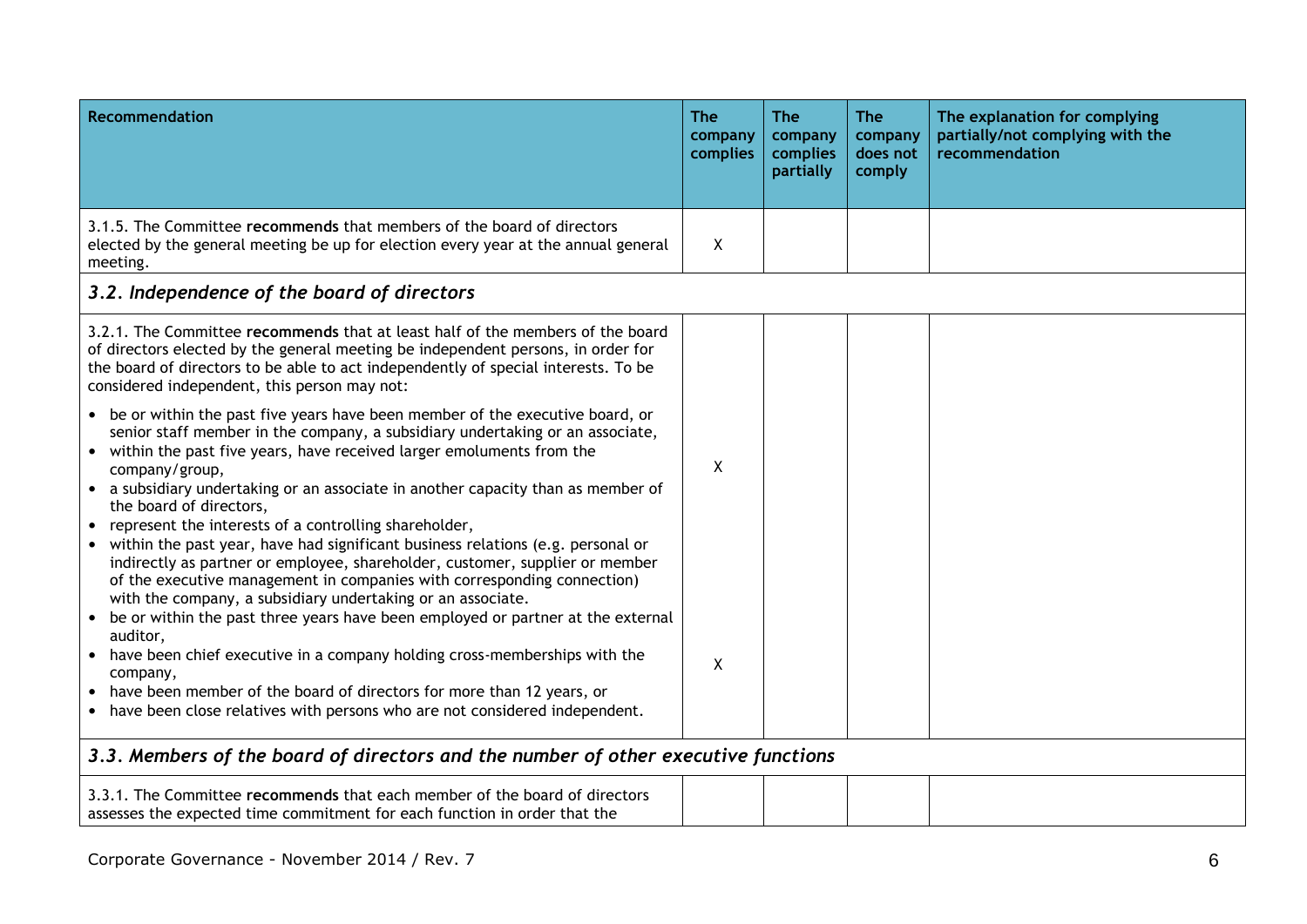| Recommendation                                                                                                                                                                                                                                                                                                                                                                                                                                                                                                                                                                                                                                                                                                                                                      | <b>The</b><br>company<br>complies | <b>The</b><br>company<br>complies<br>partially | <b>The</b><br>company<br>does not<br>comply | The explanation for complying<br>partially/not complying with the<br>recommendation |
|---------------------------------------------------------------------------------------------------------------------------------------------------------------------------------------------------------------------------------------------------------------------------------------------------------------------------------------------------------------------------------------------------------------------------------------------------------------------------------------------------------------------------------------------------------------------------------------------------------------------------------------------------------------------------------------------------------------------------------------------------------------------|-----------------------------------|------------------------------------------------|---------------------------------------------|-------------------------------------------------------------------------------------|
| 3.3.1.<br>member does not take on more functions than he/she can manage satisfactorily for<br>the company.                                                                                                                                                                                                                                                                                                                                                                                                                                                                                                                                                                                                                                                          | Χ                                 |                                                |                                             |                                                                                     |
| 3.3.2. The Committee recommends that the management commentary, in addition<br>to the provisions laid down by legislation, includes the following information about<br>the members of the board of directors:                                                                                                                                                                                                                                                                                                                                                                                                                                                                                                                                                       |                                   |                                                |                                             |                                                                                     |
| the position of the relevant person,<br>the age and gender of the relevant person,<br>whether the member is considered independent,<br>the date of appointment to the board of directors of the member,<br>l.<br>expiry of the current election period,<br>le<br>other executive functions, e.g. memberships in executive boards, boards of<br>I۰<br>directors, and supervisory boards, including board committees in foreign<br>enterprises and<br>demanding organizational tasks, and<br>the number of shares, options, warrants and similar in the company, and other<br>group companies of the company, owned by the member, as well as changes in<br>the portfolio of the member of the securities mentioned which have occurred<br>during the financial year. | X                                 |                                                |                                             |                                                                                     |
| 3.4. Board committees                                                                                                                                                                                                                                                                                                                                                                                                                                                                                                                                                                                                                                                                                                                                               |                                   |                                                |                                             |                                                                                     |
| 3.4.1. The Committee recommends that the company publish the following on the<br>company's website:<br>The terms of reference of the board committees,<br>the most important activities of the committees during the year, and the<br>number of meetings held by each committee, and<br>the names of the members of each committee, including the chairmen of the<br>$\bullet$<br>committees, as well as information on which members are independent<br>members and which members have special qualifications.                                                                                                                                                                                                                                                     | X                                 |                                                |                                             |                                                                                     |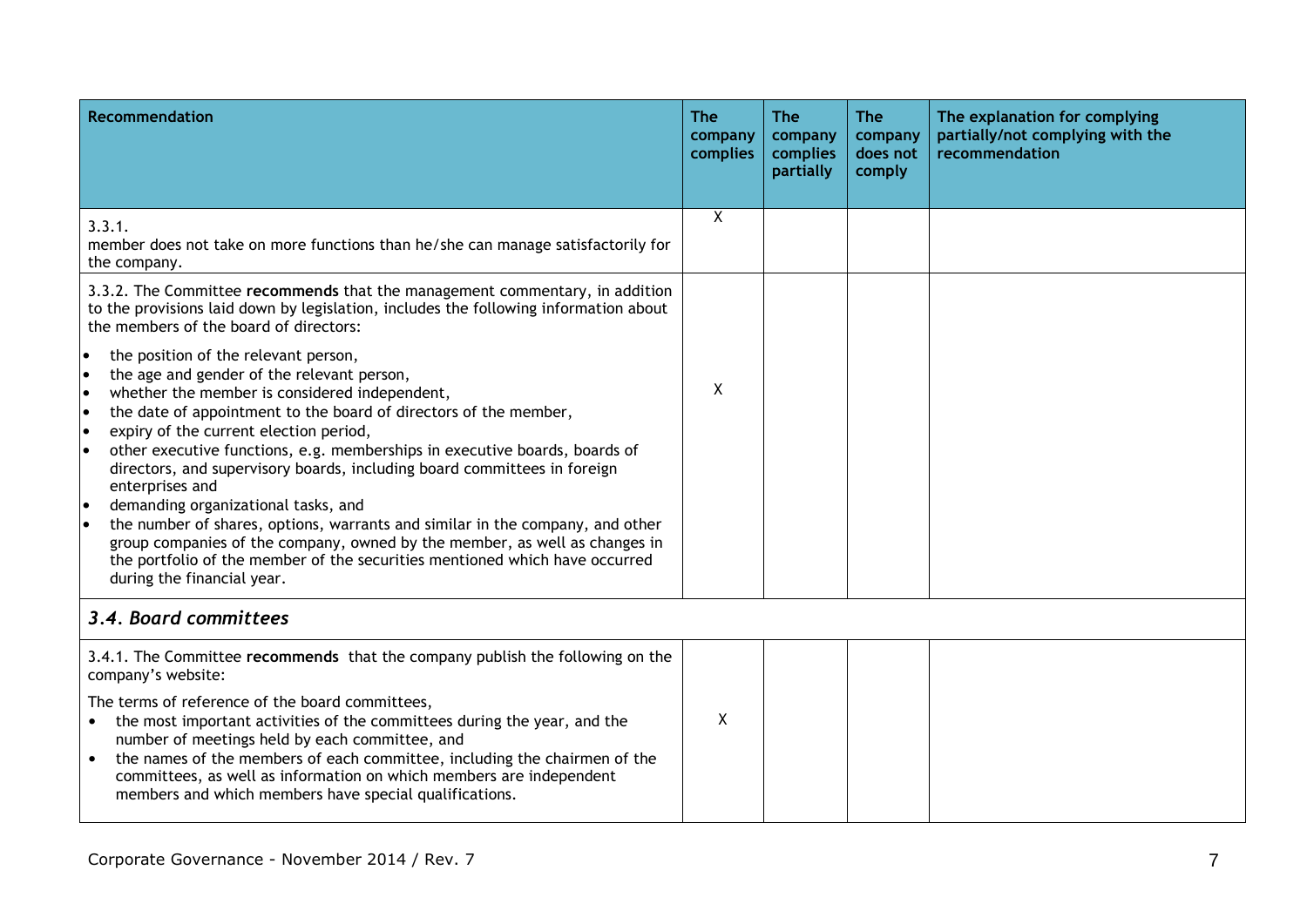| <b>Recommendation</b>                                                                                                                                                                                                                                                                                                                                    | <b>The</b><br>company<br>complies | <b>The</b><br>company<br>complies<br>partially | <b>The</b><br>company<br>does not<br>comply | The explanation for complying<br>partially/not complying with the<br>recommendation |
|----------------------------------------------------------------------------------------------------------------------------------------------------------------------------------------------------------------------------------------------------------------------------------------------------------------------------------------------------------|-----------------------------------|------------------------------------------------|---------------------------------------------|-------------------------------------------------------------------------------------|
| 3.4.2. The Committee recommends that a majority of the members of a board<br>committee be independent.                                                                                                                                                                                                                                                   | X                                 |                                                |                                             |                                                                                     |
| 3.4.3. The Committee recommends that the board of directors set up a formal<br>audit committee composed such that                                                                                                                                                                                                                                        |                                   |                                                |                                             |                                                                                     |
| the chairman of the board is not chairman of the audit committee, and<br>between them, the members should possess such expertise and experience as<br>to provide an updated insight into and experience in the financial, accounting<br>and audit aspects of companies whose shares are admitted to trading on a<br>regulated market.                    | X                                 |                                                |                                             |                                                                                     |
| 3.4.4. The Committee recommends that, prior to the approval of the annual<br>report and other financial reports, the audit committee monitors and reports to<br>the board of directors about:                                                                                                                                                            |                                   |                                                |                                             |                                                                                     |
| significant accounting policies,<br>significant accounting estimates,<br>related party transactions, and<br>uncertainties and risks, including in relation to the outlook for the current<br>year.                                                                                                                                                       | X                                 |                                                |                                             |                                                                                     |
| 3.4.5. The Committee recommends that the audit committee:                                                                                                                                                                                                                                                                                                |                                   |                                                |                                             |                                                                                     |
| annually assesses the need for an internal audit, and in such case, makes<br>recommendations on selecting, appointing and removing the head of the<br>internal audit function and on the budget of the internal audit function, and<br>monitor the executive board's follow-up on the conclusions and<br>recommendations of the internal audit function. | X                                 |                                                |                                             |                                                                                     |
|                                                                                                                                                                                                                                                                                                                                                          |                                   |                                                |                                             |                                                                                     |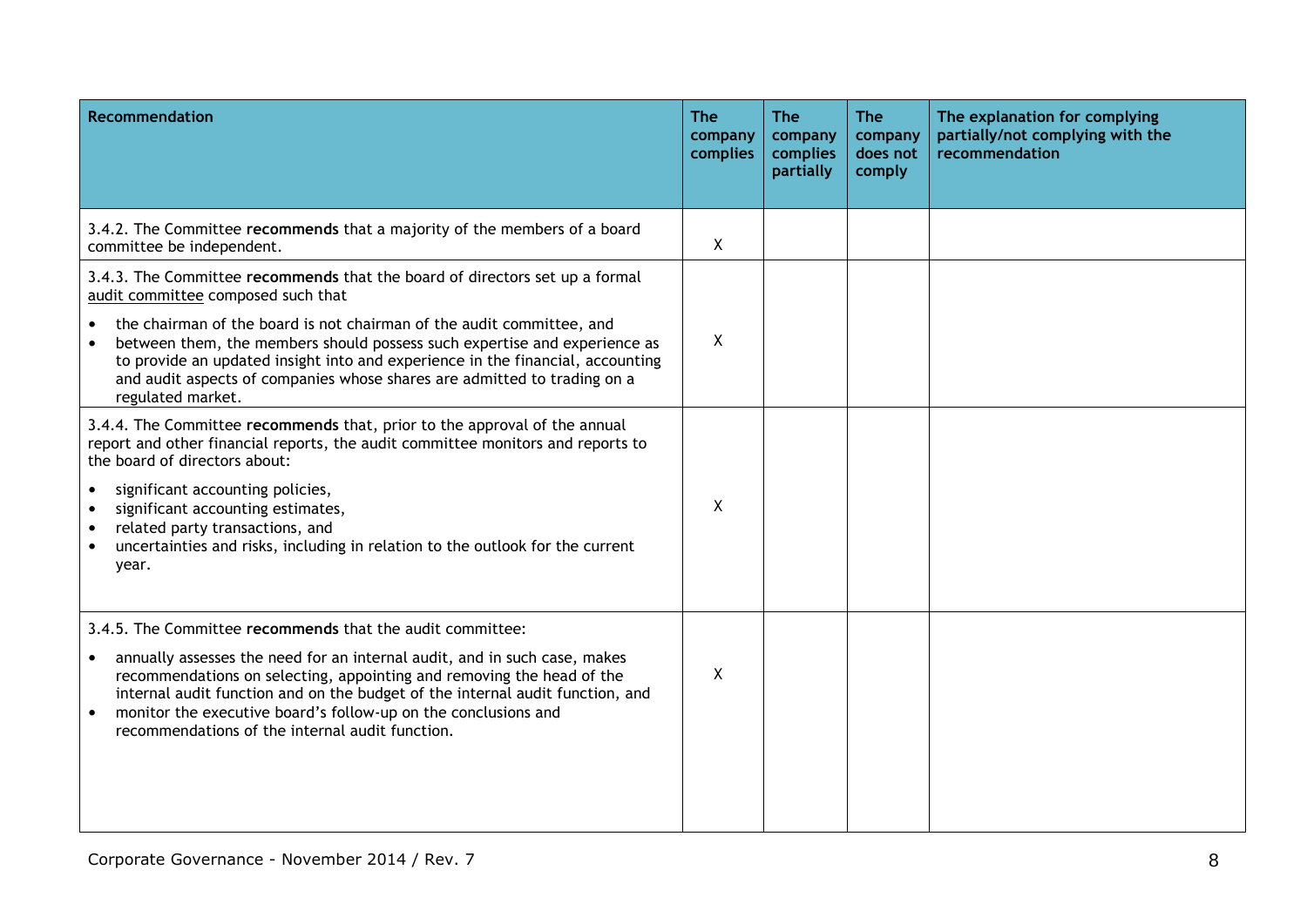| Recommendation                                                                                                                                                                                                                                                                                                                                                                                                                                                                                                                                                                                                                                                                                                                                                                                                                                                                                                                                                                                                                                                                                                                                                                                                                                            | <b>The</b><br>company<br>complies | <b>The</b><br>company<br>complies<br>partially | <b>The</b><br>company<br>does not<br>comply | The explanation for complying<br>partially/not complying with the<br>recommendation                                                                                                      |
|-----------------------------------------------------------------------------------------------------------------------------------------------------------------------------------------------------------------------------------------------------------------------------------------------------------------------------------------------------------------------------------------------------------------------------------------------------------------------------------------------------------------------------------------------------------------------------------------------------------------------------------------------------------------------------------------------------------------------------------------------------------------------------------------------------------------------------------------------------------------------------------------------------------------------------------------------------------------------------------------------------------------------------------------------------------------------------------------------------------------------------------------------------------------------------------------------------------------------------------------------------------|-----------------------------------|------------------------------------------------|---------------------------------------------|------------------------------------------------------------------------------------------------------------------------------------------------------------------------------------------|
| 3.4.6. The Committee recommends that the board of directors establish a<br>nomination committee chaired by the chairman of the board of directors with at<br>least the following preparatory tasks:<br>describe the qualifications required by the board of directors and the executive<br>board, and for a specific membership, state the time expected to be spent on<br>having to carry out the membership, as well as assess the competences,<br>knowledge and experience of the two governing bodies combined,<br>annually assess the structure, size, composition and results of the board of<br>directors and the executive board, as well as recommend any changes to the<br>board of directors,<br>annually assess the competences, knowledge and experience of the individual<br>$\bullet$<br>members of management, and report to the board of directors in this respect,<br>consider proposals from relevant persons, including shareholders and members<br>of the board of directors and the executive board for candidates for the board<br>of directors and the executive board, and<br>propose an action plan to the board of directors on the future composition of<br>the board of directors, including proposals for specific changes. |                                   |                                                | X                                           | Due to the complexity and size and simple<br>management structure of Roblon A/S, the<br>board has not found any reason for<br>establishing a nomination committee.                       |
| 3.4.7. The Committee recommends that the board of directors establish a<br>remuneration committee with at least the following preparatory tasks:<br>to recommend the remuneration policy (including the general guidelines for<br>incentive-based remuneration) to the board of directors and the executive<br>board for approval by the board of directors prior to approval by the general<br>meeting,<br>make proposals to the board of directors on remuneration for members of the<br>board of directors and the executive board, as well as ensure that the<br>remuneration is in compliance with the company's remuneration policy and the<br>assessment of the performance of the persons concerned. The committee<br>should have information about the total amount of remuneration that members<br>of the board of directors and the executive board receive from other<br>companies in the group, and<br>recommend a remuneration policy applicable for the company in general.                                                                                                                                                                                                                                                                |                                   |                                                | $\mathsf{X}$                                | The board and management has no<br>incentive schemes.<br>Due to the complexity and size of Roblon<br>A/S, the Board has not found it necessary<br>to establish a remuneration committee. |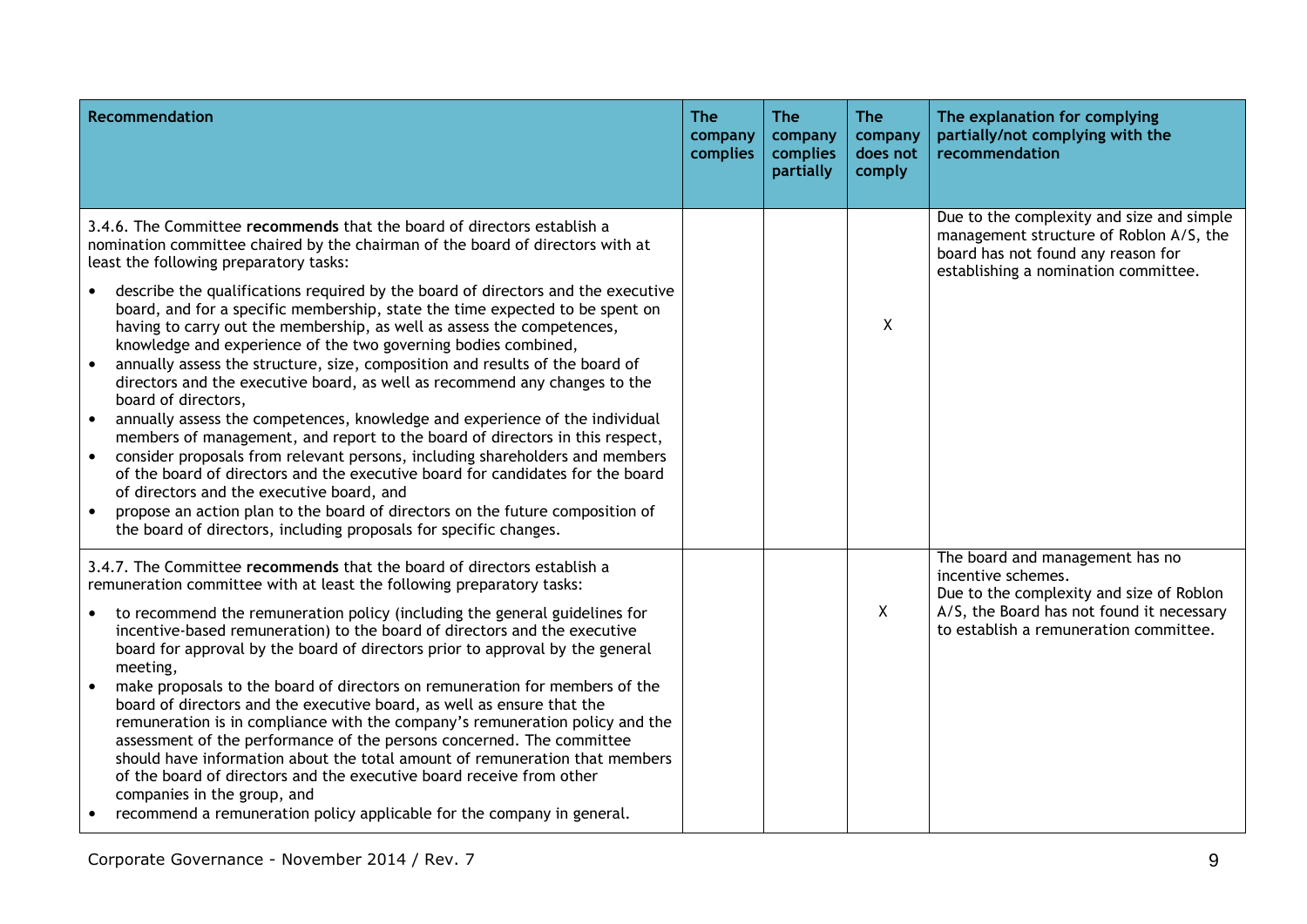| <b>Recommendation</b>                                                                                                                                                                                                                                                                                                                                                                                   | <b>The</b><br>company<br>complies | <b>The</b><br>company<br>complies<br>partially | <b>The</b><br>company<br>does not<br>comply | The explanation for complying<br>partially/not complying with the<br>recommendation                                                                             |
|---------------------------------------------------------------------------------------------------------------------------------------------------------------------------------------------------------------------------------------------------------------------------------------------------------------------------------------------------------------------------------------------------------|-----------------------------------|------------------------------------------------|---------------------------------------------|-----------------------------------------------------------------------------------------------------------------------------------------------------------------|
| 3.4.8. The Committee recommends that the remuneration committee do not<br>consult with the same external advisers as the executive board of the company.                                                                                                                                                                                                                                                |                                   |                                                | $\mathsf{X}$                                | No remuneration committee, please see<br>item 3.4.7.                                                                                                            |
| 3.5. Evaluation of the performance of the board of directors and the executive board                                                                                                                                                                                                                                                                                                                    |                                   |                                                |                                             |                                                                                                                                                                 |
| 3.5.1. The Committee recommends that the board of directors establish an<br>evaluation procedure where contributions and results of the board of directors and<br>the individual members, as well as collaboration with the executive board are<br>annually evaluated. Significant changes deriving from the evaluation should be<br>included in the management commentary or on the company's website. | X                                 |                                                |                                             |                                                                                                                                                                 |
| 3.5.2. The Committee recommends that in connection with preparation of the<br>general meeting, the board of directors consider whether the number of members<br>is appropriate in relation to the requirements of the company. This should help<br>ensure a constructive debate and an effective decision-making process in which all<br>members are given the opportunity to participate actively.     | X                                 |                                                |                                             |                                                                                                                                                                 |
| 3.5.3. The Committee recommends that at least once every year the board of<br>directors evaluate the work and performance of the executive board in accordance<br>with predefined clear criteria.                                                                                                                                                                                                       | $\mathsf{X}$                      |                                                |                                             | Evaluation of the Board's work is done<br>continuously. Apart from this, the<br>Chairman of the Board and the<br>management discuss the results once a<br>year. |
| 3.5.4. The Committee recommends that the executive board and the board of<br>directors establish a procedure according to which their cooperation is evaluated<br>annually through a formalized dialogue between the chairman of the board of<br>directors and the chief executive officer and that the outcome of the evaluation be<br>presented to the board of directors.                            | $\mathsf{X}$                      |                                                |                                             |                                                                                                                                                                 |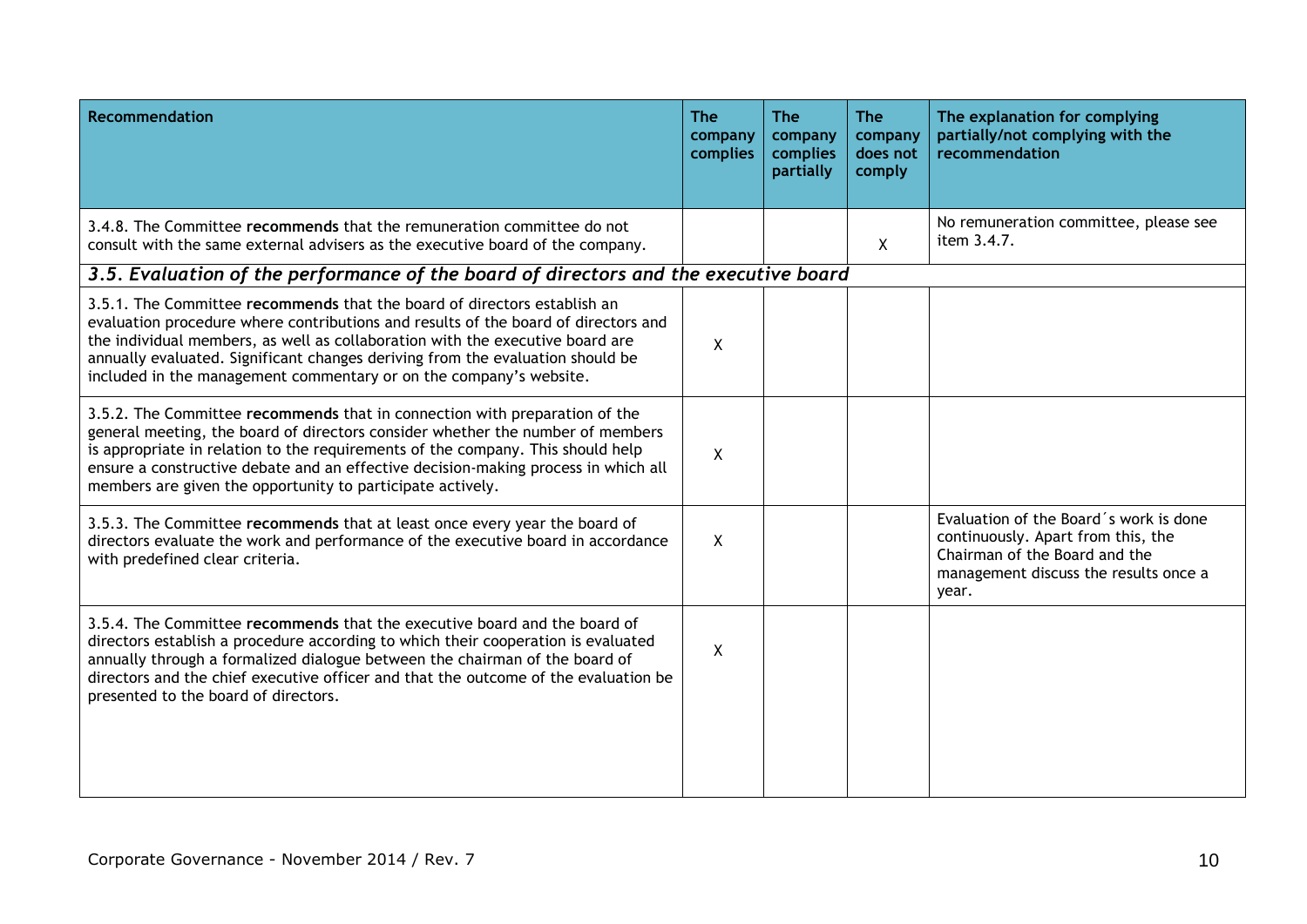| <b>Recommendation</b>                                                                                                                                                                                                                                                                                                                                                                                                                                                                                                                                                                                                                                                                                                                                                                                    | <b>The</b><br>company<br>complies | <b>The</b><br>company<br>complies<br>partially | <b>The</b><br>company<br>does not<br>comply | The explanation for complying<br>partially/not complying with the<br>recommendation |  |
|----------------------------------------------------------------------------------------------------------------------------------------------------------------------------------------------------------------------------------------------------------------------------------------------------------------------------------------------------------------------------------------------------------------------------------------------------------------------------------------------------------------------------------------------------------------------------------------------------------------------------------------------------------------------------------------------------------------------------------------------------------------------------------------------------------|-----------------------------------|------------------------------------------------|---------------------------------------------|-------------------------------------------------------------------------------------|--|
| 4. Remuneration of management                                                                                                                                                                                                                                                                                                                                                                                                                                                                                                                                                                                                                                                                                                                                                                            |                                   |                                                |                                             |                                                                                     |  |
| 4.1. Form and content of the remuneration policy                                                                                                                                                                                                                                                                                                                                                                                                                                                                                                                                                                                                                                                                                                                                                         |                                   |                                                |                                             |                                                                                     |  |
| 4.1.1. The Committee recommends that the board of directors prepare a clear and<br>transparent remuneration policy for the board of directors and the executive<br>board, including                                                                                                                                                                                                                                                                                                                                                                                                                                                                                                                                                                                                                      |                                   |                                                |                                             |                                                                                     |  |
| a detailed description of the components of the remuneration for members of<br>the board of directors and the executive board,<br>the reasons for choosing the individual components of the remuneration, and<br>a description of the criteria on which the balance between the individual<br>components of the remuneration is based.                                                                                                                                                                                                                                                                                                                                                                                                                                                                   | X                                 |                                                |                                             |                                                                                     |  |
| The remuneration policy should be approved by the general meeting and published<br>on the company's website.                                                                                                                                                                                                                                                                                                                                                                                                                                                                                                                                                                                                                                                                                             |                                   |                                                |                                             |                                                                                     |  |
| 4.1.2. The Committee recommends that, if the remuneration policy includes<br>variable components,                                                                                                                                                                                                                                                                                                                                                                                                                                                                                                                                                                                                                                                                                                        |                                   |                                                |                                             | There are no variable components.                                                   |  |
| limits be set on the variable components of the total remuneration package,<br>a reasonable and balanced linkage be ensured between remuneration for<br>$\bullet$<br>governing body members, expected risks and the value creation for<br>shareholders in the short and long terms,<br>there be clarity about performance criteria and measurability for award of<br>$\bullet$<br>variable components,<br>there be criteria ensuring that qualifying periods for variable components in<br>$\bullet$<br>remuneration agreements are longer than one calendar year, and<br>an agreement is made which, in exceptional cases, entitles the company to<br>$\bullet$<br>reclaim in full or in part variable components of remuneration that were paid<br>on the basis of data, which proved to be misstated. |                                   |                                                | X                                           |                                                                                     |  |
| 4.1.3. The Committee recommends that remuneration of members of the board of<br>directors does not include share options.                                                                                                                                                                                                                                                                                                                                                                                                                                                                                                                                                                                                                                                                                | X                                 |                                                |                                             |                                                                                     |  |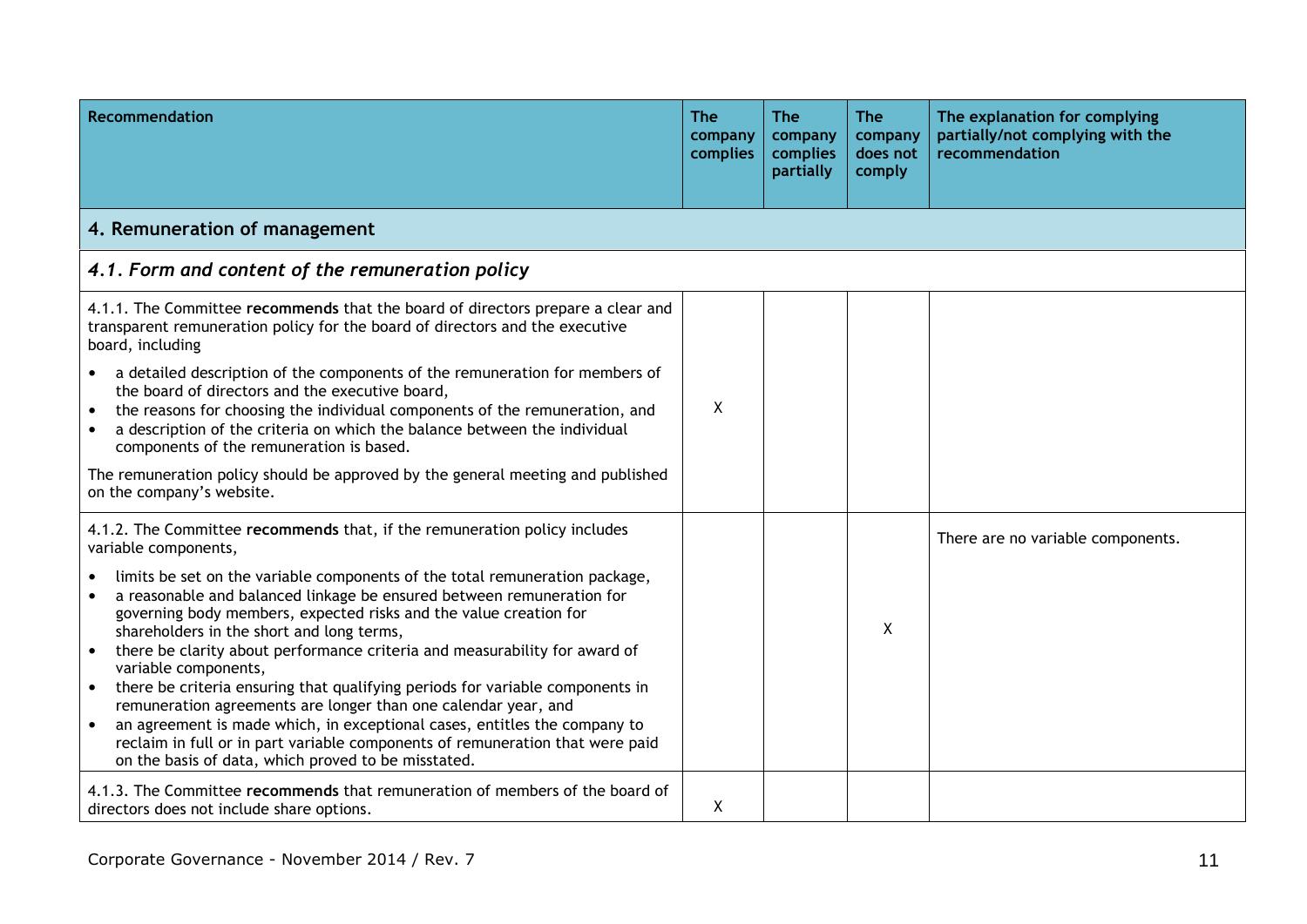| <b>Recommendation</b>                                                                                                                                                                                                                                                                                                                                                                                     | <b>The</b><br>company<br>complies | <b>The</b><br>company<br>complies<br>partially | <b>The</b><br>company<br>does not<br>comply | The explanation for complying<br>partially/not complying with the<br>recommendation                                                                                                            |  |
|-----------------------------------------------------------------------------------------------------------------------------------------------------------------------------------------------------------------------------------------------------------------------------------------------------------------------------------------------------------------------------------------------------------|-----------------------------------|------------------------------------------------|---------------------------------------------|------------------------------------------------------------------------------------------------------------------------------------------------------------------------------------------------|--|
| 4.1.4. The Committee recommends that if share-based remuneration is provided,<br>such programmes be established as roll-over programmes, i.e. the options are<br>granted periodically and should have a maturity of at least three years from the<br>date of allocation.                                                                                                                                  |                                   |                                                | X                                           | There are no share-based remuneration or<br>other incentive schemes for the board or<br>management.                                                                                            |  |
| 4.1.5. The Committee recommends that agreements on termination payments<br>should not amount to more than two years' annual remuneration.                                                                                                                                                                                                                                                                 | X                                 |                                                |                                             |                                                                                                                                                                                                |  |
| 4.2. Disclosure of the remuneration policy                                                                                                                                                                                                                                                                                                                                                                |                                   |                                                |                                             |                                                                                                                                                                                                |  |
| 4.2.1. The Committee recommends that the company's remuneration policy and<br>compliance with this policy be explained and justified annually in the chairman's<br>statement at the company's general meeting.                                                                                                                                                                                            | X                                 |                                                |                                             |                                                                                                                                                                                                |  |
| 4.2.2. The Committee recommends that the proposed remuneration for the board<br>of directors for the current financial year be approved by the shareholders at the<br>general meeting.                                                                                                                                                                                                                    | X                                 |                                                |                                             |                                                                                                                                                                                                |  |
| 4.2.3. The Committee recommends that the total remuneration granted to each<br>member of the board of directors and the executive board by the company and<br>other companies in the group, including information on the most important<br>contents of retention and retirement/resignation schemes, be disclosed in the<br>annual report and that the linkage with the remuneration policy be explained. |                                   | X                                              |                                             | The total remuneration granted to each<br>member of the board of directors and the<br>executive board by the company and other<br>companies in the group is disclosed in the<br>annual report. |  |
| 5. Financial reporting, risk management and audits                                                                                                                                                                                                                                                                                                                                                        |                                   |                                                |                                             |                                                                                                                                                                                                |  |
| 5.1. Identification of risks and transparency about other relevant information                                                                                                                                                                                                                                                                                                                            |                                   |                                                |                                             |                                                                                                                                                                                                |  |
| 5.1.1. The Committee recommends that the board of directors in the management<br>commentary review and account for the most important strategic and business-<br>related risks, risks in connection with the financial reporting as well as for the<br>company's risk management.                                                                                                                         | X                                 |                                                |                                             |                                                                                                                                                                                                |  |